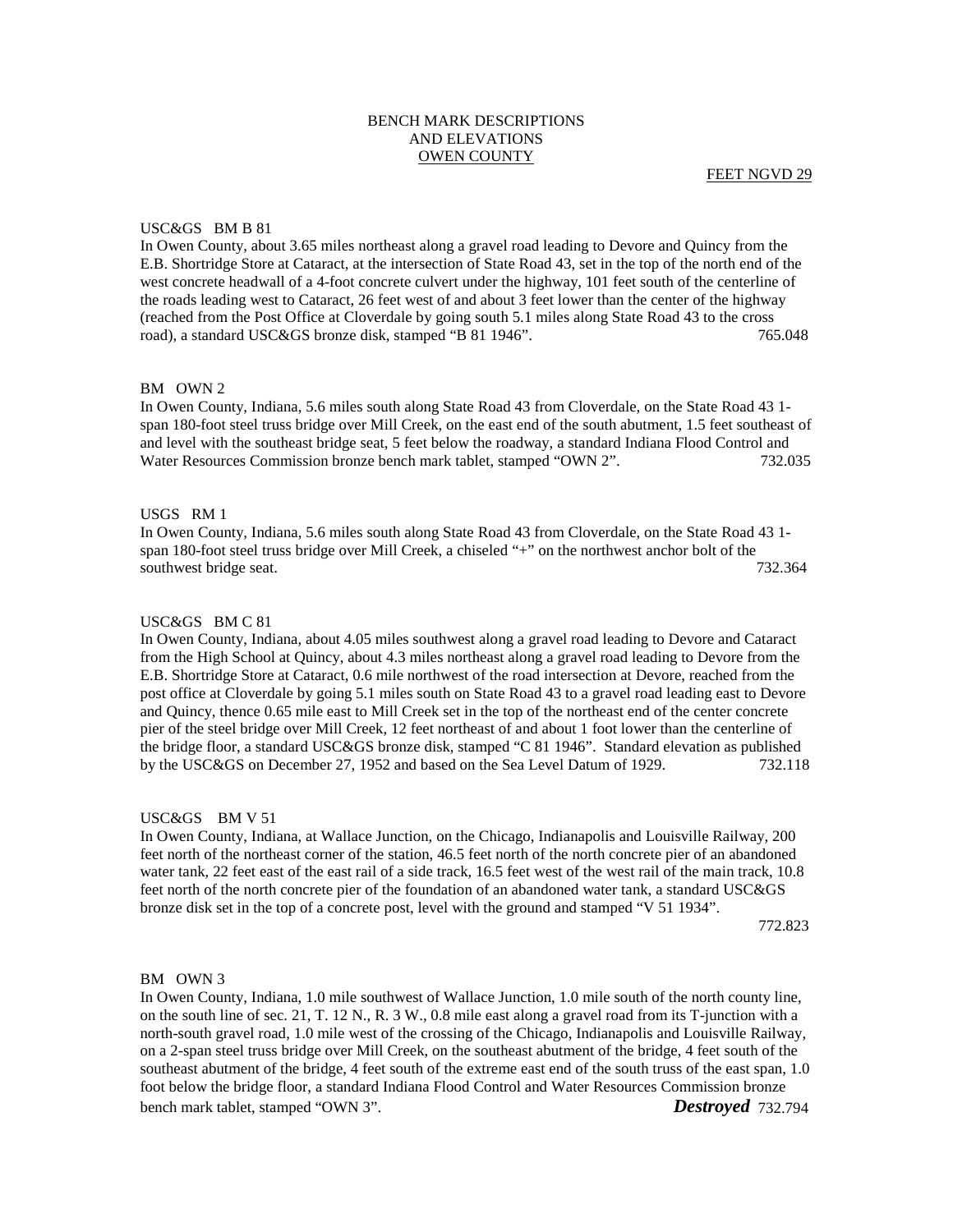# DNR BM OWN 3 RESET 1989

In Owen County, Quincy Quadrangle, in the NE ¼ Sec. 28. T. 12 N. R. 3 W. 2 P.M. at the County Road 1150 North Bridge over Mill Creek, a IDNR bench mark set in the southeast corner of bridge platform stamped "OWN 3 Reset 1989" 14.5 feet south of centerline of County Road 1150 north , 0.9 feet north of south edge of platform, 0.7 feet west of East Edge of platform, 0.5 feet south of south face of concrete guardrail. *NAVD 88 Third Order* 741.267

### 741.663 *NGVD 1929 Third Order*

### USC&GS BM U 51

In Putnam County, Indiana, 1.0 mile north along the Chicago, Indianapolis and Louisville Railway from the station at Wallace Junction, Owen County, 10 ¾ rails south of milepost 193, 100 yards north of a pumping station, at a steel bridge over Mill Creek, in the top of the west end of the north abutment, 6 feet west of the west rail, about 1 foot lower than the track, a standard USC&GS bronze disk, stamped "U 51 1934". 740.560

# BM OWN 4

At the Owen-Putnam County Line, Indiana, 0.7 mile northwest of Wallace Junction, Owen County, 3.8 miles southeast of Cloverdale, Putnam County, on the county line road along the north line of sec. 22 T. 12 N., R. 3 W., 0.25 mile west of the crossing of the Chicago, Indianapolis and Louisville Railway, on a 2 span bridge over Mill Creek (one span being a covered wooden span and one a steel truss), on the north end of the west abutment, 0.5 foot north of the northwest bridge seat of the steel span, 1.5 feet below the roadway, a standard Indiana Flood Control and Water Resources Commission bronze bench mark tablet, stamped "OWN 4". 732.614

### USC&GS BM G 83

In Owen County, Indiana, 4.0 miles north along the New York Central Railroad from the station at Worthington, Greene County, 4.9 miles south of the station at Coal City, Owen County, at a steel bridge over Eel River, in the top of the southwest end of the southeast pier, 14 feet southwest of the centerline of the track, and about 5.5 feet lower than the track, a standard USC&GS bronze tablet, stamped "G 83 1946". 518.916

## TBM E 23

In Owen County, Indiana, about 4.8 miles south along State Road 157 from Coal City, at the Owen-Greene County Line, at a 1-span steel truss bridge over the Eel River, on top of the northwest wingwall, 3.7 feet from the end of the wingwall, a chiseled square. 519.852

### BM OWN 1

In Owen County, Indiana, about 4.8 miles south along State Road 157 from Coal City, at the Owen-Greene County Line, at a 1-span steel truss bridge over the Eel River, set in the top of the northwest wingwall, 12 feet west of and level with the centerline of the highway, 7 feet from the northwest end of the wingwall, 1.0 foot from the southwest face, a standard Indiana Flood Control and Water Resources Commission bronze bench mark tablet, stamped "OWN 1 1950". 519.892

### WEST FORK WHITE RIVER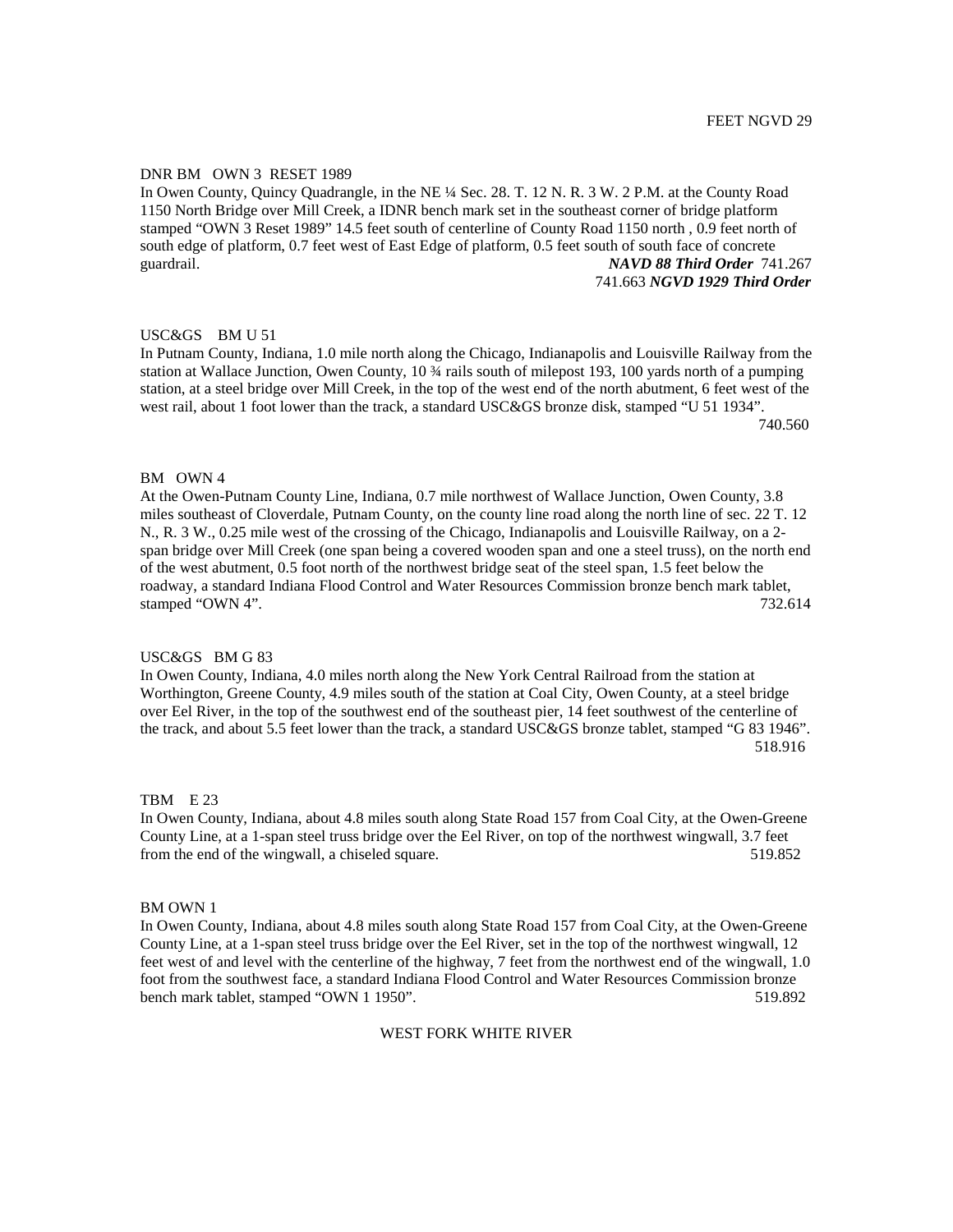# FEET NGVD 29

### BM OWN 5

In Owen County, about 3.1 miles southwest of Freedom, 4.5 miles generally southwest along the Pennsylvania Railroad from its station at Freedom to a 1-span trestle bridge over Fish Creek, set in the top at the southeast end of the southwest bridge seat, 15.0 feet below the rails, 6.8 feet northwest of the southeast end of the bridge seat, 2.8 feet southwest of the northeast face, 1.8 feet northeast of the northeast face of the bridge abutments, a standard Indiana Flood Control and Water Resources Commission bronze bench mark tablet, stamped "OWN 5 1962". 520.697

### TBM WHR 148

In Owen County, about 3.1 miles southwest of Freedom, 4.5 miles generally southwest along the Pennsylvania Railroad from its station at Freedom to a 1-span trestle bridge over Fish Creek, set in the top of the northwest wingwall, 5.7 feet northwest of the northwest track, 1.2 feet southeast of the northwest edge of the northwest wingwall, 0.7 foot northeast of the southwest edge of the northwest wingwall, 0.6 foot below the track, a painted chiseled triangle. 533.783

# TBM WHR 149

In Owen County, about 2.7 miles southwest of Freedom, 4.1 miles generally southwest along the Pennsylvania Railroad from its station at Freedom to a telegraph pole at the southwest side of the tracks, set in the northwest side of the pole, 585 feet northeast of mile post 66, 17 feet southeast of the southeast rail, 3.7 feet below the tracks, 1 foot above the ground, a railroad spike driven through an aluminum tag, stamped "TBM WHR 149 1962". 527.289

### TBM WHR 150

In Owen County, about 2.2 miles southwest of Freedom, 3.3 miles generally southwest along the Pennsylvania Railroad from its station at Freedom to a 40-inch tree, set in the south side of the tree, 84 feet southwest of a telegraph pole, 44 feet southeast of the southeast rail, 7 feet southeast of a fence line, 0.8 foot above the ground, a railroad spike driven through an aluminum tag, stamped "TBM WHR 150 1962". 546.780

### TBM WHR 151

In Owen County, about 1.9 miles south of Freedom, 2.0 miles generally south along the Pennsylvania Railroad from its station at Freedom to a one-span steel overpass bridge (#64-65), set in the top of the southwest bridge seat, 13 feet southwest of the center line of the road, 2.7 feet northwest of the southeast end of the bridge seat, 2.5 feet below the road, 0.6 foot northeast of the southwest edge of the bridge seat, a painted chiseled triangle. 583.028

### BM OWN 6

In Owen County, about 1.9 miles south of Freedom, 2.0 miles generally south along the Pennsylvania Railroad from the station at Freedom to a one-span steel overpass bridge (#64-65), set in the top at the northeast end of the most north and west concrete foundation base for the overpass, 25 feet west of the west rail, 2.0 feet above the track, 0.7 foot south of the north face of the foundation base, 0.6 foot west of the east face, a standard Indiana Flood Control and Water Resources Commission bronze bench mark tablet, stamped "OWN 6 1962". 567.950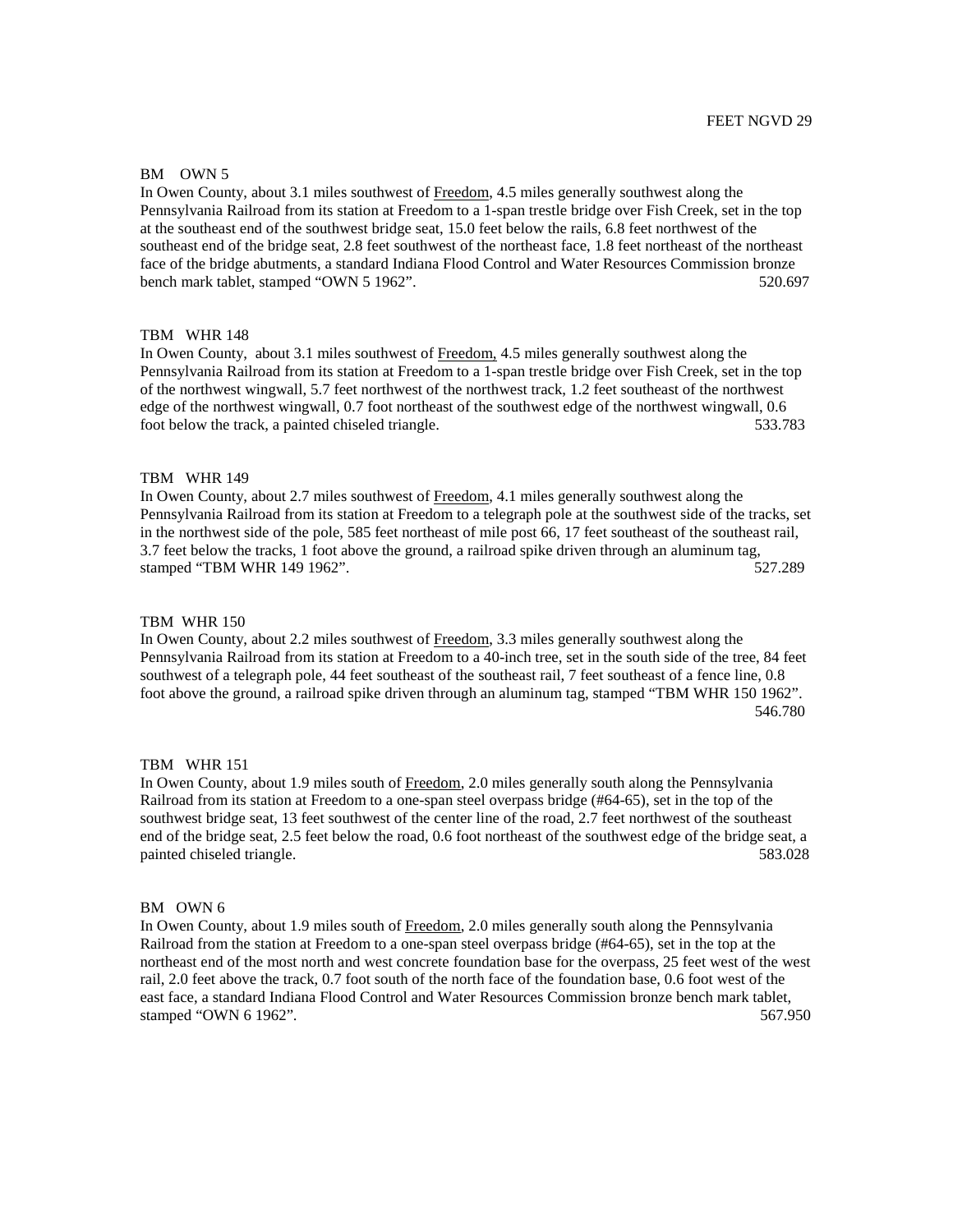#### USC&GS BM Y 12

In Owen County, about 1.5 miles south of Freedom, 1.6 miles south along the Pennsylvania Railroad from its station in Freedom to a private road crossing, set in the top of a concrete post, 49 feet south of the center line of the road, 25.5 feet west of the center line of the track, 0.3 foot above the ground, a standard USC&GS bronze disk, stamped "Y 12 1930". 546.042

#### TBM WHR 152

In Owen County, about 1.5 miles south of Freedom, 1.6 miles generally south along the Pennsylvania Railroad from its station at Freedom to a private road crossing, set in the east side of a twin-trunked 12-inch Walnut tree, 65 feet south of the center line of the road to a house, 21 feet west of the center line of the road, 2.0 feet east of a fence line, 0.5 foot above the ground, 0.2 foot below the road, a railroad spike driven through an aluminum tag, stamped "TBM WHR 152 1962". 563.677

#### TBM WHR 153

In Owen County, about 0.85 mile south of Freedom, 0.9 mile generally south along the Pennsylvania Railroad from the post office at Freedom to the junction of a private T-road west and a dirt road along the west side of the tracks, to a 5-foot concrete box culvert, set in the top of the west concrete headwall, 22 feet northeast of a power pole (#5), 18.5 feet north of the private T-road west, 9.0 feet west of the center line of the dirt road, 1.9 feet south of the north edge of the headwall, 0.2 foot east of the west edge of the headwall, a painted chiseled triangle. 527.744

### USC&GS BM S 84

In Owen County, about 0.5 mile south of Freedom, 0.6 mile south along the Pennsylvania Railroad from its station in Freedom to a private road crossing, set in the top of a concrete post, 35.0 feet west of the center line of the track, 26.0 feet north of the center line of the private road, 23.5 feet northeast of a fence corner, 10.0 feet east of the right-of-way fence, 1.0 foot above the track, 0.3 foot above the ground, a standard USC&GS bronze disk, stamped "S 84 1946". 547.857

### BM OWN 7

In Owen County, at Freedom, at a two-span steel truss covered bridge over the West Fork White River, set in the top at the southeast end of the east bridge seat, 9.5 feet south of the center line of the bridge, 3.8 feet below the bridge floor, 1.1 feet east of the west face of the bridge seat, 0.6 foot north of the north face, a standard Indiana Flood Control and Water Resources Commission bronze bench mark tablet, stamped "OWN 7 1962". 538.213

# TBM WHR 154

In Owen County, at Freedom, at a two-span steel truss covered bridge over the West Fork White River, set in the top of the southwest bridge seat, 11 feet south of the center line of the road, 0.4 foot north of the south edge of the bridge seat, 0.2 foot east of the west edge of the bridge seat, level with the road, a painted chiseled triangle. 541.793

# USC&GS BM Z 12

In Owen County, at Freedom, set in the top of a concrete post, 125 feet east of the northeast corner of the Post Office building, 54.5 feet south of the southwest corner of a white house, 25.5 feet east of the center line of the main track of the Pennsylvania Railroad, 5.0 feet south of a pole, 0.3 foot above the ground, about level with the track a standard USC&GS bronze disk, stamped "Z 12 1930". 537.440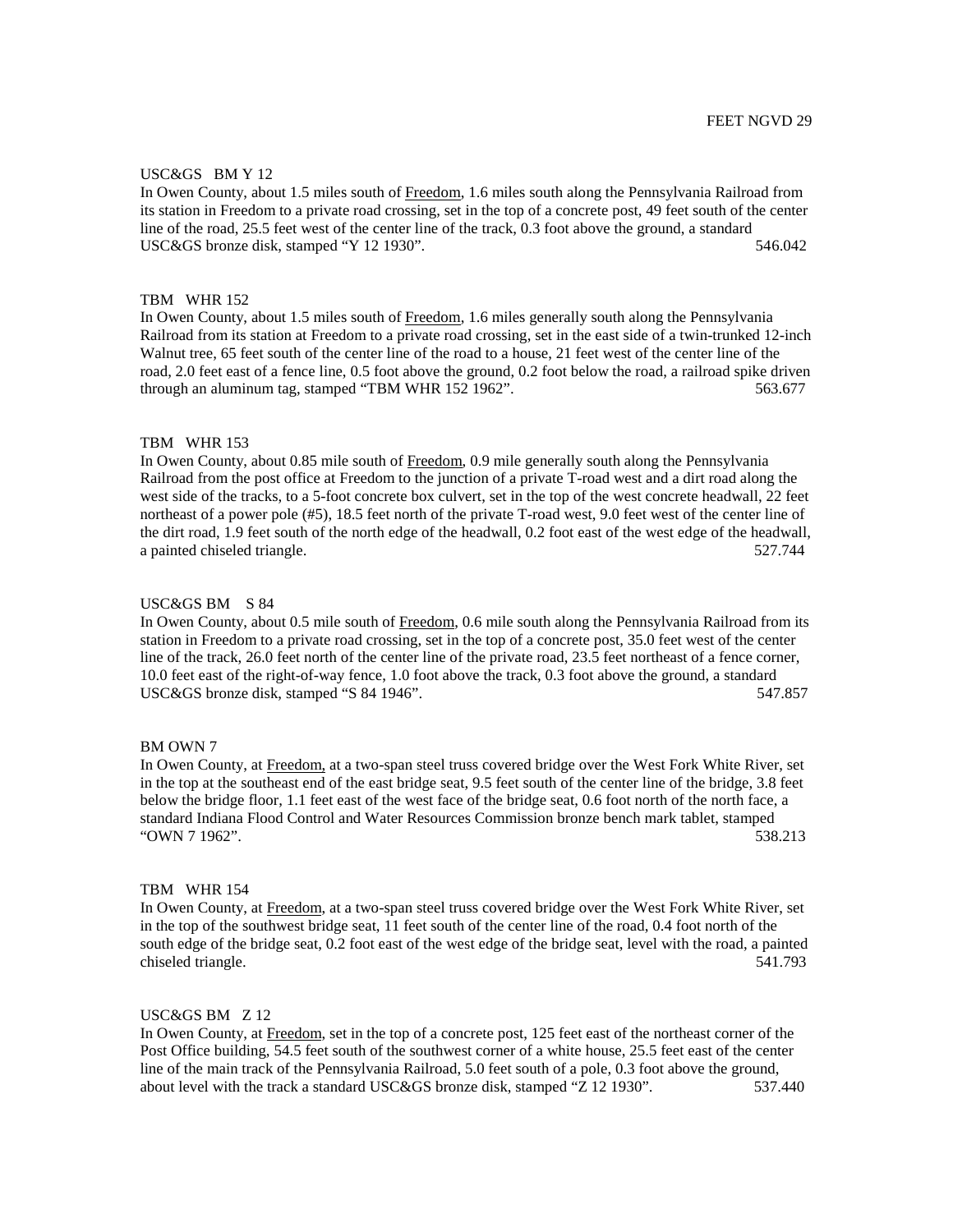# TBM WHR 155

In Owen County, about 0.3 mile north of Freedom, 0.3 mile north along the Pennsylvania Railroad to a 12 inch Sycamore tree, set in the south side of the tree, 20 feet northwest of the northwest rail, 6.5 feet northwest of the edge of the railroad fill, 4.4 feet below the rails, 1.0 foot above the ground, a railroad spike driven through an aluminum tag, stamped "TBM WHR 155 1962". 535.527

#### TBM WHR 156

In Owen County, about 0.8 mile northeast of Freedom, 0.9 mile generally northeast along the Pennsylvania Railroad from the post office at Freedom to a private road crossing, set in the north-northwest side of a 30 inch Cottonwood tree, 54 feet east-northeast of the center line of the private road, 34 feet north-northwest of the center line of State Road 67, 8 feet below the highway, 1.0 foot above the ground, a railroad spike driven through an aluminum tag, stamped "TBM WHR 156 1962". 530.952

#### TBM WHR 157

In Owen County, about 1.1 miles northeast of Freedom, 1.25 miles generally northeast along State Road 67 from the post office at Freedom to a private drive northwest, set in the southwest side of a 20-inch Sycamore tree, 90 feet northeast of a private road, 22 feet northwest of the center line of the highway, 5.6 feet northwest of metal guardrail, 1 foot above ground, 0.5 foot below the highway, a railroad spike driven through an aluminum tag, stamped "TBM WHR 157 1962". 539.545

#### BM OWN 8

In Owen County, about 1.1 miles northeast of Freedom, 1.25 miles generally northeast along the Pennsylvania Railroad from the post office at Freedom to a private road crossing, set in the top of a concrete post, 45.5 feet southeast of the southeast rail, 28.5 feet northeast of a telephone pole, 15.5 feet southwest of the center line of the private road, 2.7 feet northwest of a fence line, 0.3 foot above the ground, a standard Indiana Flood Control and Water Resources Commission bronze bench mark tablet, stamped "OWN 8 1962". 536.682

#### BM OWN 9

In Owen County, about 1.5 miles northeast of Freedom, 1.7 miles generally northeast along State Road 67 from Freedom to a crossroad, thence 0.2 mile generally southeast to a T-road south, thence 0.3 mile south to a right angle turn west and a dirt road east, set in the top of a concrete post, 21.5 feet west of the center line at the bend in the road, 2 feet west of a telephone pole (#3/5), 0.3 foot above the ground, a standard Indiana Flood Control and Water Resources Commission bronze bench mark tablet, stamped "OWN 9 1962". 542.233

### TBM WHR 158

In Owen County, about 1.6 miles northeast of Freedom, 1.7 miles generally northeast along State Road 67 from Freedom to a crossroad, thence 0.2 mile generally southeast to a T-road south, thence 0.3 mile south to a right angle turn west and a dirt road east, thence 0.1 mile generally east to a 24-inch Oak tree, set in the southwest side of the tree, 42 feet northwest of a small stream bed at the base of a hill, 8.5 feet northeast of the center line of the road, 2.6 feet above the road, adjacent to a fence line, a railroad spike driven through an aluminum tag, stamped "TBM WHR 158 1962". 534.873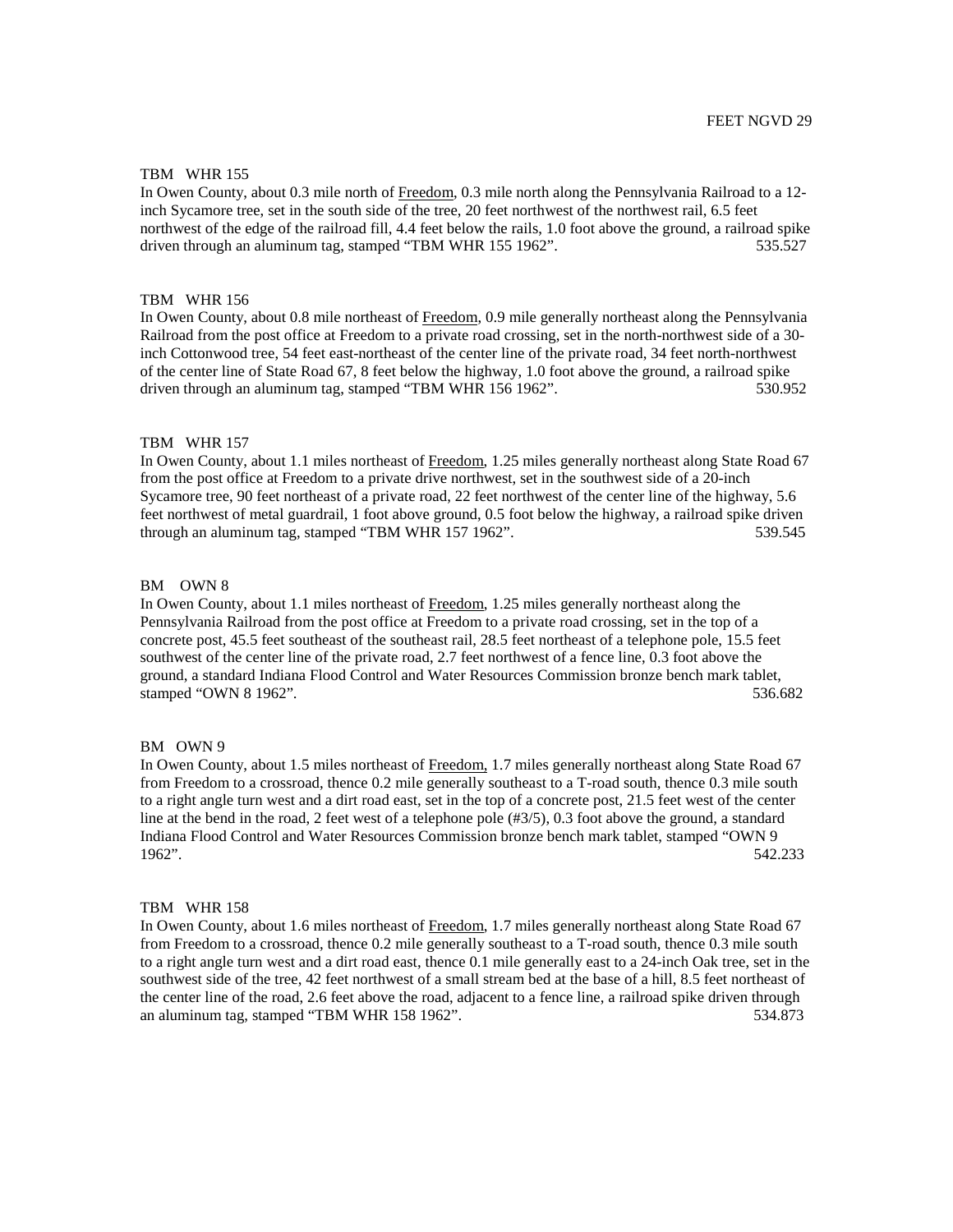### BM OWN 10

In Owen County, about 2.0 miles northeast of Freedom, about 1.7 miles generally northeast along State Road 67 from Freedom to a crossroad, thence 0.9 mile generally east to a farm lane south, thence 0.8 mile generally south along the farm lane to its end at a gate opening, set in the top of a concrete post, 30 feet north of the base of a hill, 21 feet east of the center line of a farm lane, 13 feet east of the east end of the gate, 2.2 feet north of a fence line, 0.3 foot above the ground, a standard Indiana Flood Control and Water Resources Commission bronze bench mark tablet, stamped "OWN 10 1962".

543.533

# TBM WHR 159

In Owen County, about 2.0 miles northeast of Freedom, 1.7 miles generally northeast along State Road 67 from Freedom to a crossroad, thence 0.9 mile generally east to a farm lane south, thence 0.8 mile generally south along the farm lane to its end at a gate opening, thence 215 feet east along the fence line to an 11-inch Ash tree in a clump of 4 trees, set in the northwest side of the tree, 0.7 foot above the ground, adjacent to the fence line, a railroad spike driven through an aluminum tag, stamped "TBM WHR 159 1962". 541.789

# TBM WHR 160

In Owen County, about 0.7 mile north of Pottersville, 0.72 mile generally north along a dirt road from its junction with a paved road at Pottersville to a wooden area, set in the northeast side of a 24-inch Elm tree, 130 feet northeast of a bend in the road, 18 feet northwest of the edge of a field, 1.3 feet southeast of a barbed wire fence, 1.0 foot above the ground, a railroad spike driven through an aluminum tag, stamped "TBM WHR 160 1962". 535.981

# TBM WHR 161

In Owen County, about 0.2 mile north-northeast of Pottersville, 0.28 mile generally northeast along a paved road from its right angle turn north at Pottersville to an 18-inch Sycamore tree at the east side of the road, set in the north side of the tree, 32 feet south-southwest of a telephone pole (#104), 17 feet east of the center line of the road, 0.7 foot above the ground, 0.3 foot below the road, a railroad spike driven through an aluminum tag, stamped "TBM WHR 161 1962". 618.725

### BM OWN 11

In Owen County, about 0.4 mile northeast of Pottersville, 0.6 mile generally northeast along a paved road from its right angle turn north at Pottersville to a 2-foot pipe culvert under the road, set in the top at the southwest end of the southeast concrete headwall, 110 feet southwest of a power pole, 12 feet southeast of the center line of the road, 1.4 feet northeast of the southwest end of the headwall, 0.4 foot northwest of the southeast face of the headwall, a standard Indiana Flood Control and Water Resources Commission bronze bench mark tablet, stamped "OWN 11 1962". 551.755

# TBM WHR 162

In Owen County, about 0.57 mile northeast of Pottersville, 0.7 mile generally northeast along a paved road from its right angle turn north at Pottersville to a 5-foot concrete culvert headwall, set in the top at the southwest end of the southeast headwall, 100 feet northeast of a power pole (#98), 12 feet southeast of the center line of the road, 0.6 foot northwest of the southeast edge of the headwall, 0.3 foot northeast of the southwest edge of the headwall, a painted chiseled triangle. 553.411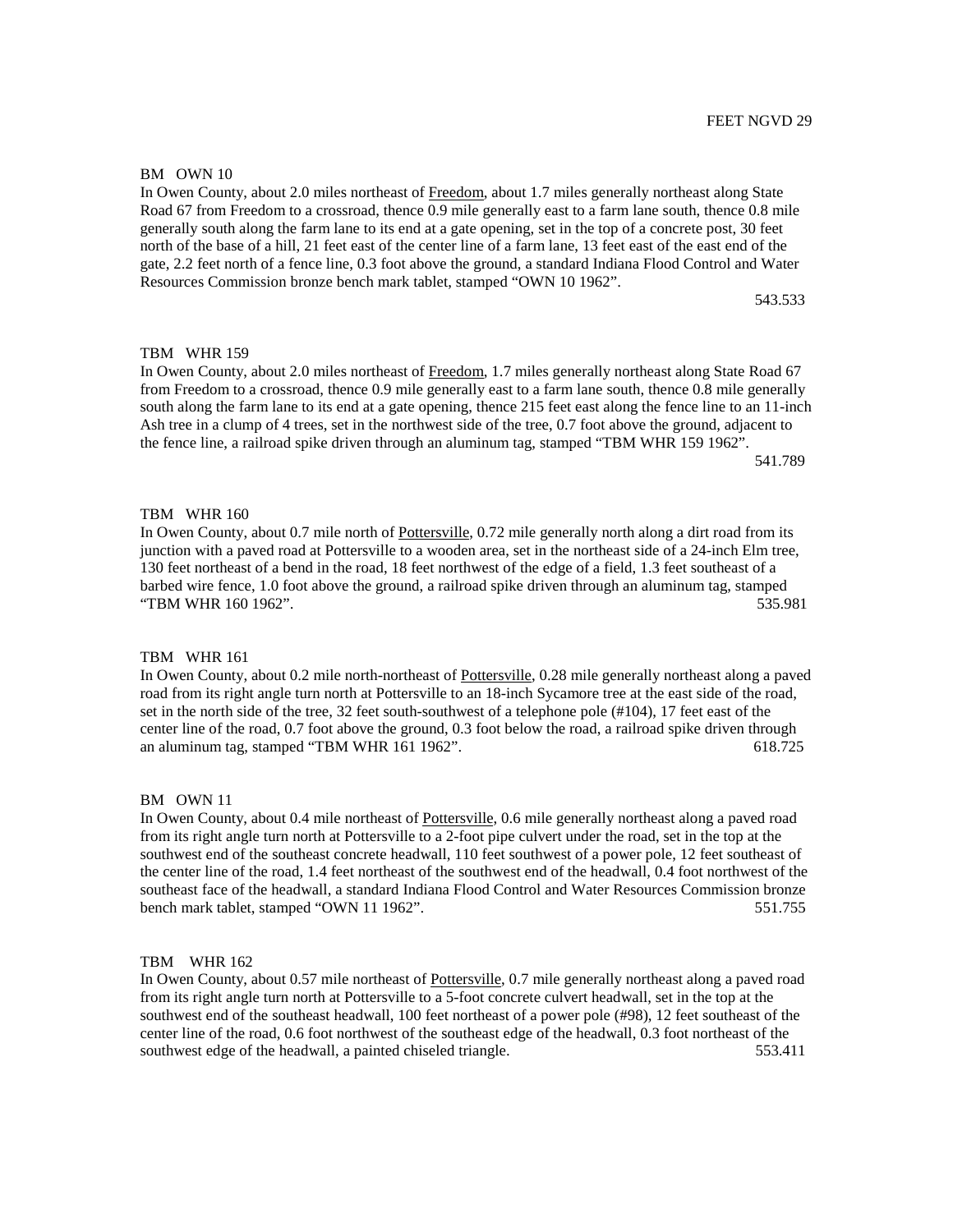#### TBM WHR 163

In Owen County, about 1.2 miles northeast of Pottersville, 1.3 miles generally northeast along a paved road from its right angle turn north at Pottersville to a 36-inch Hackberry tree at the west side of the road, set in the northeast side of the tree, 165 feet north of a private T-road east, 65 feet north of a power pole (#27), 19 feet west of the center line of the road, 3 feet east of a fence line, 1.5 feet above the ground, 0.8 foot above the road, a railroad spike driven through an aluminum tag, stamped "TBM WHR 163 1962". 544.676

# BM OWN 12

In Owen County, about 1.2 miles northeast of Pottersville, 1.4 miles generally northeast along a paved road from its right angle turn north at Pottersville to a 32-foot concrete bridge over a small stream, set in the top at the north end of the east concrete guardrail, 9.5 feet east of the center line of the bridge, 2.7 feet above the road, 0.5 foot west of the east face of the guardrail, 0.4 foot south of the north end of the guardrail, a standard Indiana Flood Control and Water Resources Commission bronze bench mark tablet, stamped "OWN 12 1962". 546.632

# TBM WHR 164

In Owen County, about 1.5 miles northeast of Pottersville, 1.7 miles generally northeast along a paved road from its right angle turn north at Pottersville to a 6-foot box culvert under the road, set in the top at the north end of the east headwall, 70 feet south of a power pole (#8/3), 12 feet east of the center line of the road, 0.9 foot west of the east end of the headwall, 0.6 foot south of the north end of the headwall, 0.5 foot above the road, a painted chiseled triangle. 638.190

### BM OWN 13

In Owen County, about 1.7 miles northeast of Pottersville, 1.9 miles generally northeast along a paved road from its right angle turn north at Pottersville to a one-span pony truss bridge over Mills Creek, set in the top of a concrete post, 27 feet north of the northwest corner of the bridge, 11 feet west of the center line of the road, 1.3 feet south of a power pole anchor post, 0.2 foot above the ground, a standard Indiana Flood Control and Water Resources Commission bronze bench mark tablet, stamped "OWN 13 1962". 538.110

#### TBM WHR 165

In Owen County, about 4.0 miles southwest of Spencer, 4.5 miles generally southwest along the Pennsylvania Railroad from Spencer to a 20-foot railroad trestle (#58/66) over a small stream bed, set in the top of the northeast bridge seat, 9.5 feet northeast of the northeast rail, 5.5 feet below the rails, 0.6 foot northwest of the southeast face of the bridge seat, 0.5 foot southwest of the northeast edge of the bridge seat, a painted chiseled triangle. 539.511

### TBM WHR 166

In Owen County, about 2.9 miles southwest of Spencer, 3.35 miles generally southwest along the Pennsylvania Railroad from Spencer to a 25-foot trestle bridge (#57/41) over a small stream, set in the top of the east-northeast wingwall, 8.5 feet east-northeast of the west-southwest rail, 1.6 feet below the rails, 1.5 feet west-southwest of the east-northeast edge of the wingwall, 0.4 foot north-northwest of the southsoutheast edge of the wingwall, a painted chiseled triangle. 549.027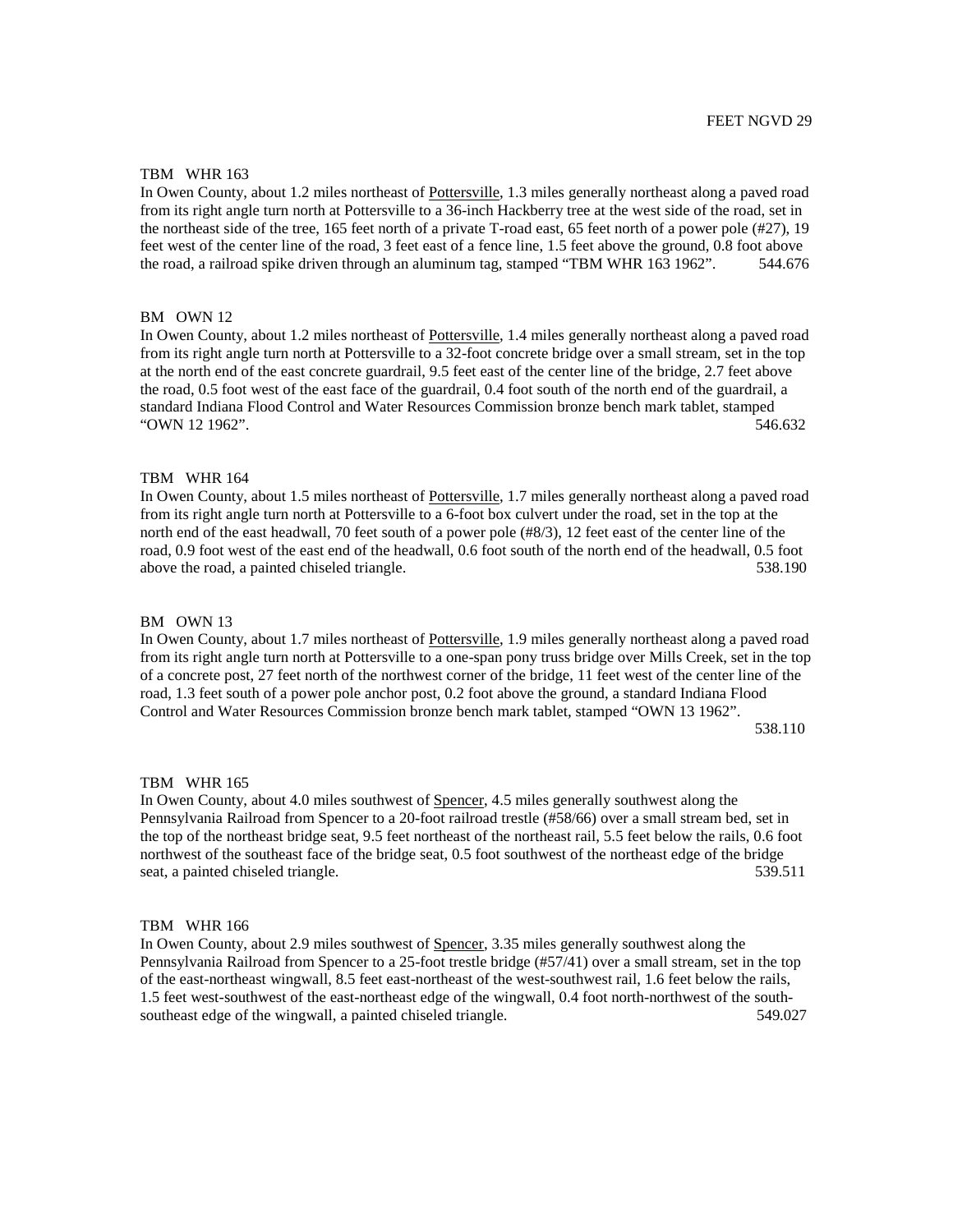### USC&GS TBM 278

In Owen County, about 2.5 miles southwest of Spencer, 3.05 miles generally southwest along the Pennsylvania Railroad from Spencer to a one-span trestle bridge (#57/02) over Rattlesnake Creek, set in the top of the northeast stone abutment, 7.7 feet northeast end of the top stone of the abutment, 1.2 feet north of the south face, 1.0 foot below the rails, a painted chiseled circle. 549.248

#### BM OWN 14

In Owen County, about 2.5 miles southwest of Spencer, 2.8 miles generally southwest along State Road 67 from its junction with State Road 46 west of Spencer to a concrete arch bridge over Rattlesnake Creek, set in the top at the southeast end of the southwest wingwall, 19.0 feet southwest of the center line of the bridge, 1.0 foot southwest of the southwest face of the concrete guardrail, 0.7 foot northwest of the southeast face of the wingwall, a standard Indiana Flood Control and Water Resources Commission bronze bench mark tablet, stamped "OWN 14 1962".  $549.630$ 

# USGS TBM

In Owen County, about 0.2 mile west of Spencer, 0.1 mile southwest along State Road 67 from its junction with State Road 46 west of Spencer to a 32-foot concrete arch culvert, set in the top near the center of the southeast headwall, 21.0 feet east of the center line of State Road 67, 13.8 feet south of the north end of the headwall, 0.5 foot below the highway, 0.4 foot west of the east edge of the headwall, a chiseled square. 549.558

# TBM WHR 167

In Owen County, about 2.2 miles southwest of Spencer, 2.6 miles generally southwest along State Road 67 from its junction with State Road 46 west of Spencer to an 8-foot box culvert under the road, set in the top of the south headwall, 34 feet north of the center line of the highway, 11 feet below the highway, 0.5 foot east of the west edge of the south headwall, 0.2 foot north of the south edge of the south headwall, a painted chiseled triangle. 540.782

### USGS RM 558.09

In Owen County, about 1.5 miles southwest of Spencer, 1.9 miles generally southwest along State Road 67 from its junction with State Road 46 west of Spencer to a 3-foot box culvert under the highway, set in the top of the northwest headwall of the culvert, 21 feet northwest of the center line of the highway, 2.8 feet northeast of the southwest end of the headwall, 1.0 foot below the highway, 0.5 foot southwest of the northwest edge of the headwall, a painted chiseled square. *Destroyed 1/20/72* 558.081

# USGS BM 63 M

In Owen County, about 1.4 miles southwest of Spencer, 1.8 miles generally southwest along State Road 67 from its junction with State Road 46 west of Spencer, set in the top of a concrete post, 130 feet southwest of the center line of a private T-road southeast, 35 feet southeast of the center line of the highway, 3.0 feet southeast of the center line of the highway, 3.0 feet southwest of a power pole, 0.7 foot above the ground, a standard USGS bronze disk, stamped "555 feet 63 M 1947". *Destroyed 1/20/72* 554.615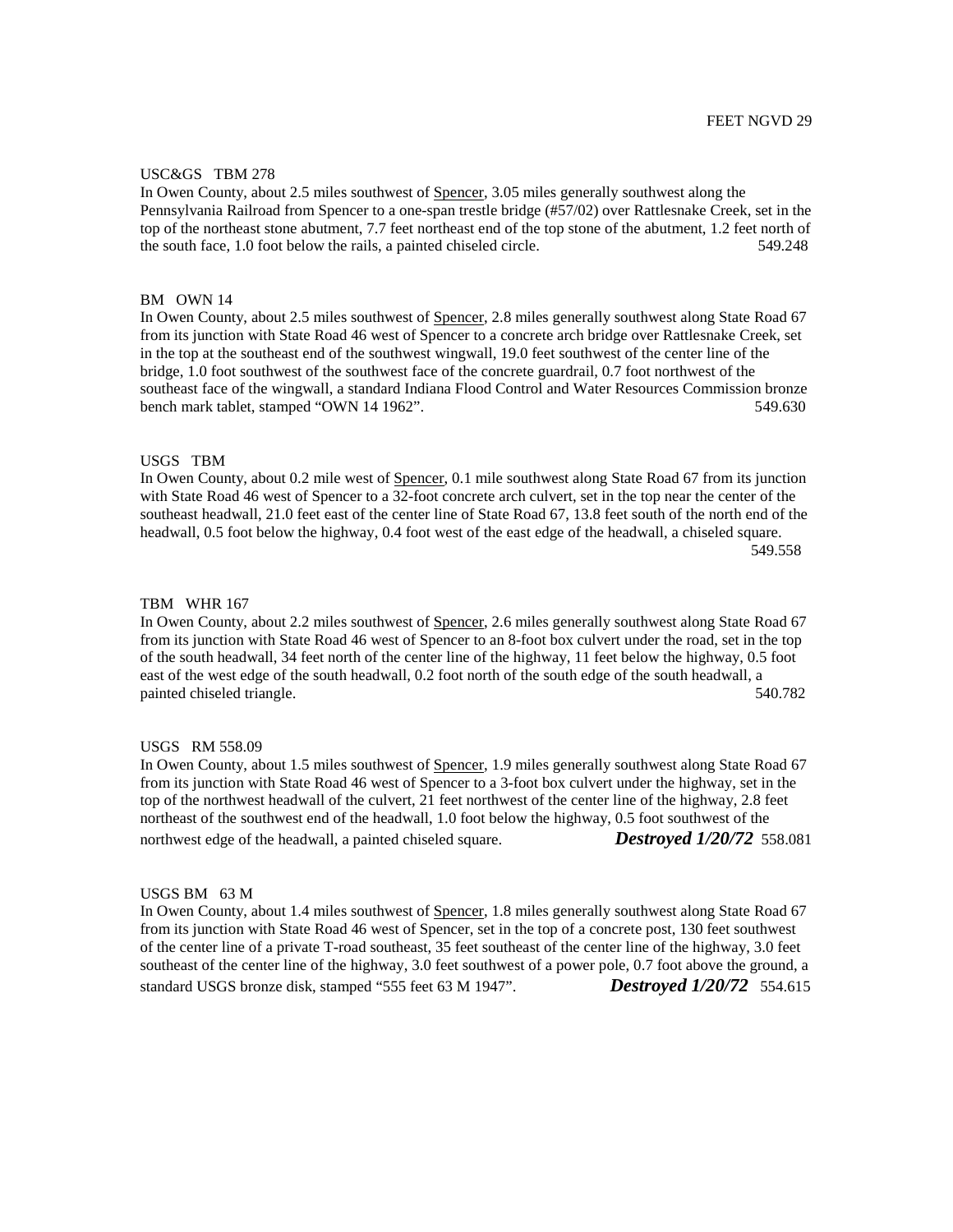#### TBM WHR 168

In Owen County, about 0.75 mile southwest of Spencer, 0.75 mile southwest along State Road 67 from its junction with State Road 46 west of Spencer to a 8-foot culvert under the highway, set in the top of the west-northwest headwall, 255 feet southwest of a gravel road to an abandoned stone quarry, 20 feet westnorthwest of the center line of the highway, 1.0 foot north-northeast of the south-southwest edge of the headwall, 0.5 foot east-southeast of the west-northwest edge of the headwall, level with the road, a painted chiseled triangle. 602.277

#### BM OWN 15

In Owen County, about 0.5 mile southwest of Spencer, 0.4 mile southwest along State Road 67 from its junction with State Road 46 west of Spencer to a small tributary of the West Fork White River, thence 200 feet east of State Road 67 to a 15-foot concrete bridge over the tributary, set in the top at the south end of the east headwall, 21.5 feet east of the east rail of the main track of the Pennsylvania Railroad, 3.5 feet north of the south end of the headwall, 1.0 foot west of the east face of the headwall, level with the rails of the track, a standard Indiana Flood Control and Water Resources Commission bronze bench mark tablet, stamped "OWN 15 1962". 551.171

## TBM WHR 169

In Owen County, about 0.5 mile southwest of Spencer, 0.4 mile southwest along State Road 67 from its junction with State Road 46 west of Spencer to a small tributary of the West Fork White River, thence 200 feet east of State Road 67 to a 15-foot concrete bridge over the tributary, set in the top at the north end of the west headwall, 9.0 feet west of the west rail of the main tracks of the Pennsylvania Railroad, 1.0 foot below the rails, 0.9 foot south of the north edge of the headwall, 0.6 foot east of the west edge of the headwall, a painted chiseled triangle. 551.171

# USGS TBM

In Owen County, about 2.5 miles southwest of Spencer, 2.8 miles generally southwest along State Road 67 from its junction with State Road 46 west of Spencer to a one-span concrete arch bridge over Rattlesnake Creek, set in the top at the northeast end of the northwest wingwall, 19.0 feet northwest of the center line of the highway, 1.0 foot above the highway, 0.9 foot northwest of the northwest face of the concrete guardrail, 0.6 foot southwest of the northeast face of the wingwall, a painted chiseled square. 552.603

#### USGS RM 4

In Owen County, at Spencer, 0.4 mile south along Main Street from the Courthouse at Spencer to a 3-span steel truss bridge over West Fork White River, set in the top of the northwest bridge seat, 10.0 feet west of the center line of the bridge, 4.0 feet below the bridge floor, 1.5 feet south of the north face of the bridge seat, a filed V in the top of an anchor bolt. 552.832

# BM OWN 16

In Owen County, at Spencer, 0.4 mile south along Main Street from the Courthouse at Spencer to a 3-span steel truss bridge over West Fork White River, set in the top at the north end of the west curb, 8.5 feet west of the center line of the bridge, 4.0 feet north of the south end of the curb, 0.7 foot above the bridge floor, a standard Indiana Flood Control and Water Resources Commission bronze bench mark tablet, stamped "OWN 16 1962". 557.039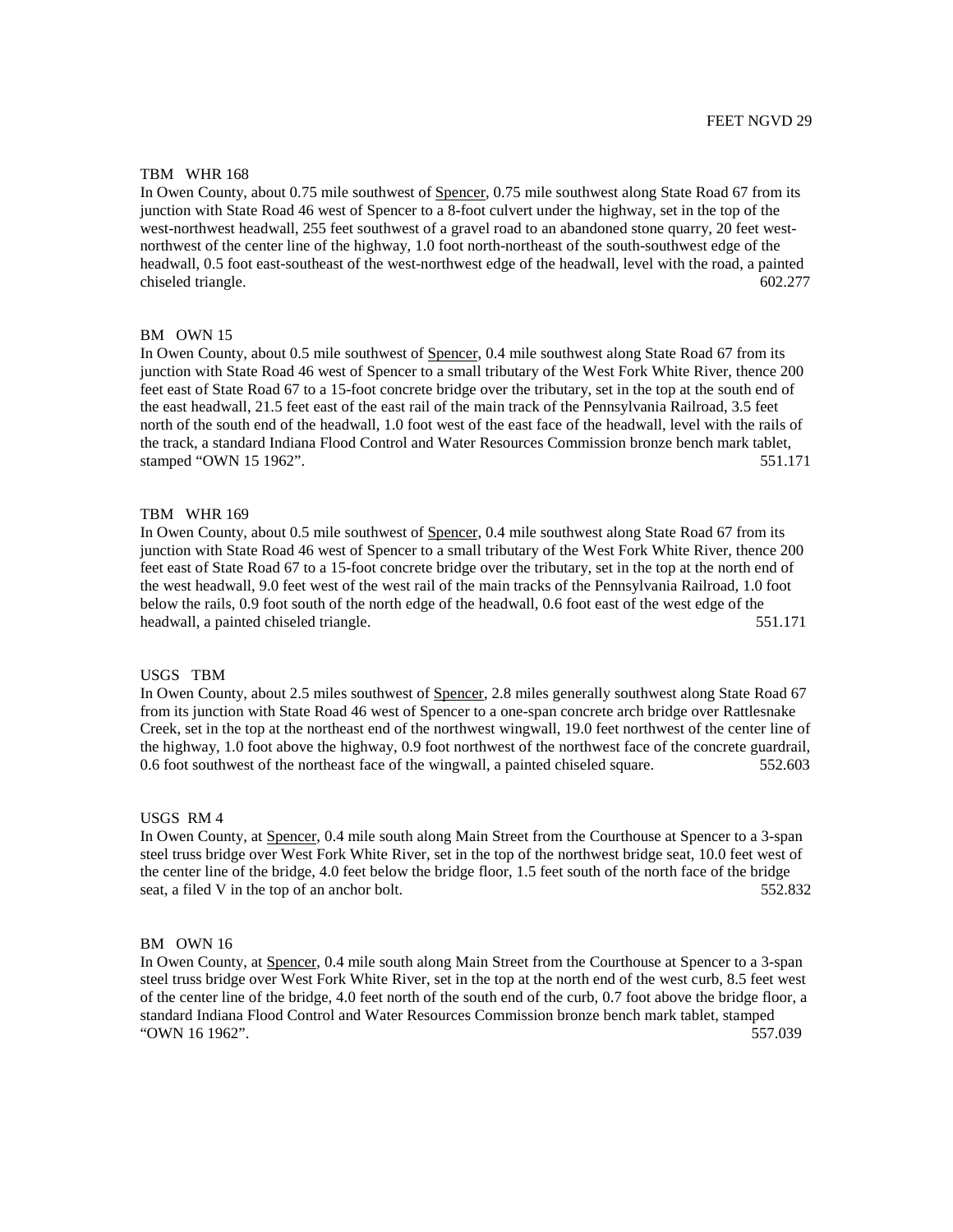### USGS RM 1

In Owen County, at Spencer, 0.04 mile south along South Main Street from the Courthouse at Spencer to a 3-span steel truss bridge over the West Fork White River, set in the top at the south end of the southwest bridge seat, 12.0 feet west of the center line of the bridge, 4.0 feet below the bridge floor, 0.4 foot east of the west face of the bridge seat, 0.2 foot south of the north face of the bridge seat, a chiseled cross.

552.887

# USC&GS BM D 13

In Owen County, at Spencer, at the Owen County, Courthouse, set vertically at the north entrance of the Courthouse, 2.0 feet east of the east edge of the door at the north entrance, 0.5 foot above the east rail of the steps, a standard USC&GS bronze disk, stamped "D 13 1930". 566.029

#### USC&GS BM E 13

In Owen County, at Spencer, 0.35 mile east along the Pennsylvania Railroad from the Courthouse at Spencer, set in the top of a concrete post, 215 feet east of a road leading to a plant, 27.0 feet northeast of a telephone pole, 9.0 feet west of a mile post (#53/10), 8.8 feet south of the south rail of the tracks, 0.3 foot above the ground, a standard USC&GS bronze disk, stamped "E 13 1930". 562.302

# IFC&WRC TBM 5

In Owen County, about 0.5 mile east of Spencer, 0.9 mile east along the Pennsylvania Railroad from the Courthouse at Spencer to a 12-foot concrete box culvert under the railroad, set in the top at the southwest end of the southeast headwall, 18.0 feet southeast of the southeast rail of the tracks, 0.6 foot northeast of the southeast end of the headwall, 0.6 foot southeast of the northwest face of the headwall, a painted chiseled triangle. 553.240

# ISHC BM OWENS S 4

In Owen County, about 0.5 mile east of Spencer, 0.55 mile generally east along State Road 46 from its junction with State Road 67 east of Spencer to a 1000-foot concrete bridge of the West Fork White River and the Pennsylvania Railroad, set in the top of the southwest concrete wingwall, 20.5 feet south of the center line of the bridge, 7.0 feet east of the west edge of the guardrail, 0.3 foot above the highway, a standard Indiana State Highway Commission bronze disk, stamped "OWEN S4". 589.136

#### TBM WHR 170

In Owen County, about 1.0 mile northeast of Spencer, 1.5 miles generally northeast along the Pennsylvania Railroad from the Courthouse at Spencer to a 16-foot concrete culvert under the tracks, set in the top of the west-northwest edge of the headwall, 325 feet southwest of mile post (#52), 23.5 feet south of the northeast edge of a railroad trestle (#52/01), 14.5 feet east-southeast of the east-southeast rail of the tracks, 5.0 feet below the rails, 1.8 feet east-southeast of the west-northwest edge of the headwall, 0.6 foot southsouthwest of the north-northeast edge of the headwall, a painted chiseled triangle.

551.973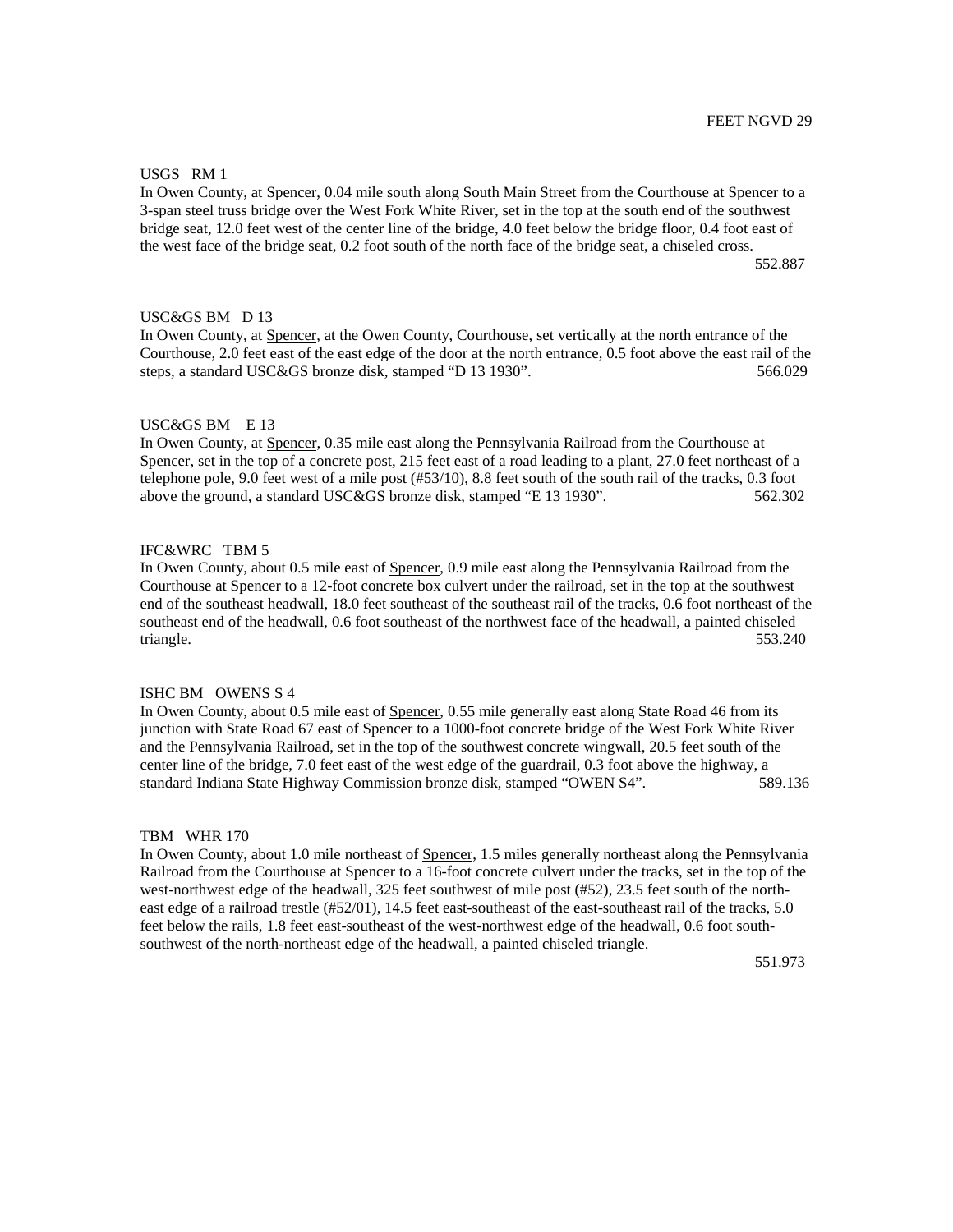# FEET NGVD 29

#### TBM WHR 171

In Owen County, about 1.6 miles northeast of Spencer, 2.1 miles generally northeast along the Pennsylvania Railroad from the Courthouse at Spencer to a group of 4 large Sycamore trees at the west side of the tracks, set in the northeast side of an 18-inch Sycamore tree, 375 feet south of a private road that crosses and ends at the tracks, 31.0 feet west of the west rail of the tracks, 3.0 feet below the rails, 2.0 feet above the ground, a railroad spike driven through an aluminum tag, stamped "TBM WHR 171 1962". 557.382

### BM OWN 17

In Owen County, about 2.5 miles northeast of Spencer, 3.0 miles generally northeast along the Pennsylvania Railroad from the Courthouse at Spencer to a railroad switch and switch light, set in the top of a concrete post, 248 feet northeast of the switch light, 25.0 feet north of a railroad telephone box, 20.6 feet east of the southwest rail of the main track, 0.2 foot above the ground, a standard Indiana Flood Control and Water Resources Commission bronze bench mark tablet, stamped "OWN 17 1962". 557.581

### TBM WHR 172

In Owen County, about 0.5 mile south of Romona, 0.5 mile south along the Pennsylvania Railroad to a road crossing and a 3-foot box culvert, set in the top of the east headwall of the culvert, 85.0 feet north of the center line of the road, 15.5 feet east of the east rail of the tracks, 6.0 feet below the rails, 1.2 feet east of the west edge of the headwall, 0.4 foot west of the east edge of the headwall, 0.4 foot north of the south edge of the headwall, a painted chiseled triangle. 558.234

#### BM OWN 18

In Owen County, about 0.2 mile north of Romona, 0.3 mile north along a paved road from its crossing of the Pennsylvania Railroad at Romona to a 1-span steel truss bridge over Mill Creek, set in the top of the southeast wingwall, 13.0 feet east of the center line of the road, 7.2 feet southeast of the northwest end of the southeast wingwall, 1.4 feet southwest of the northeast face of the wingwall, level with the road, a standard Indiana Flood Control and Water Resources Commission bronze bench mark tablet, stamped "OWN 18 1962". 556.588

### TBM WHR 173

In Owen County, about 0.5 mile north of Romona, 0.55 mile north along a paved road from its crossing of the Pennsylvania Railroad at Romona to an abandoned road under the railroad, set in the top of the bottom stone of a stair-step wingwall, 28.0 feet north of a telephone pole (#2256), 20.0 feet east of the eat edge of the railroad overpass, 17.0 feet west of the center line of the road, 1.3 feet east of the west edge of the bottom stone, 1.0 foot north of the south edge of the bottom stone, 0.5 foot above the ground, a painted chiseled triangle. 552.610

#### TBM WHR 174

In Owen County, about 1.0 mile northeast of Romona, 1.1 miles generally northeast along a paved road from its crossing of the Pennsylvania Railroad at Romona to a 17-foot concrete arch culvert, set in the top of the northwest headwall, 35.0 feet southeast of a railroad trestle (#48/66), 8.0 feet northwest of the center line of the road, 2.2 feet above the ground, 1.0 foot northeast of the southwest edge of the headwall, a painted chiseled triangle. 553.761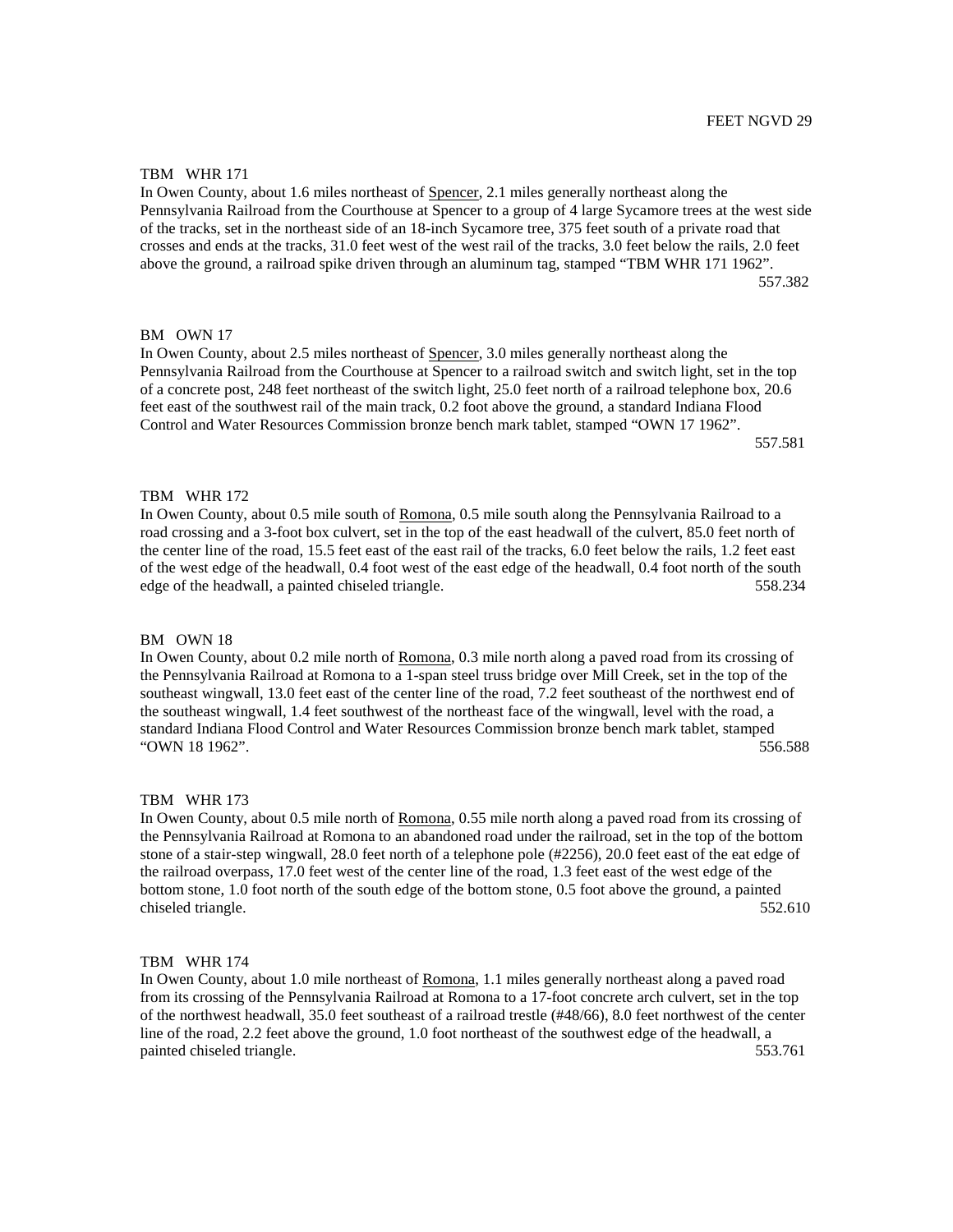# BM OWN 19

In Owen County, about 1.3 miles northeast of Romona, 1.5 miles generally northeast along a paved road from its crossing of the Pennsylvania Railroad at Romona to a 18-foot concrete bridge over a small tributary to the West Fork White River, set in the top at the west end of the southwest concrete wingwall, 9.5 feet south of the center line of the road, 1.7 feet southwest of the west end of the concrete guardrail, level with the bridge floor, a standard Indiana Flood Control and Water Resources Commission bronze bench mark tablet, stamped "OWN 19 1962". 555.146

# USC&GS BM G 13

In Owen County, about 1.7 miles northeast of Romona, 2.0 miles generally northeast along a paved road from its crossing of the Pennsylvania Railroad, set in the top of a concrete post, 32.0 feet south of the extended center line of the road, 28.3 feet north of the north rail of the tracks, 15.0 feet north of the railroad crossing signal, 3.3 feet south of the right-of-way fence, 0.3 feet above the ground, a standard USC&GS bronze disk, stamped "561.646 G 13 1930". 561.646

# TBM WHR 175

In Owen County, about 0.9 mile west of Gosport, 1.3 miles generally west along a paved road from the high school at Gosport to the Pennsylvania Railroad bridge over the road and Limestone Creek, set in the top of the northwest bridge seat, 11.0 feet west of the center line of the paved road, 5.6 feet south of the north edge of the bridge seat, 3.0 feet north of the north rail of tracks, 3.0 feet below the rails, 1.8 feet west of the east edge of the bridge seat, a painted chiseled triangle. 567.422

#### BM OWN 20

In Owen County, about 0.9 mile west of Gosport, 1.3 miles generally west along a paved road from the high school at Gosport to the Pennsylvania Railroad bridge over the road and Limestone Creek, set in the top at the north end of the northwest wingwall, 27.5 feet north of the north rail of the tracks, 10.0 feet west of the center line of the road, 3.0 feet above the road, 0.8 foot south of the north edge of the wingwall, a standard Indiana Flood Control and Water Resources Commission bronze bench mark tablet, stamped "OWN 20 1962". 557.341

### TBM WHR 176

In Owen County, about 0.7 mile southwest of Gosport, 1.2 miles generally southwest along the Pennsylvania Railroad from the station at Gosport to a group of 4 Sycamore trees south of the rails, set in the east-northeast side of a 16-inch Sycamore tree, 330 feet east of mile post #46, 19.0 feet south of the south rail of the tracks, 3.0 feet above the rails, 1.5 feet above the ground, a railroad spike driven through an aluminum tag, stamped "TBM WHR 176 1962". 590.402

### TBM WHR 177

In Owen County, about 0.8 mile south of Gosport, 1.0 mile generally south along a paved road from the Whitaker Funeral Home at Gosport to a curve west and a gravel T-road south, set in the northwest side of a 36-inch Walnut tree, 18.0 feet south-southeast of the center line of a gravel road, 16.6 feet southwest of the northwest corner of an advertising billboard, 1.0 feet above the ground, a railroad spike driven through an aluminum tag, stamped "TBM WHR 177 1962". 572.036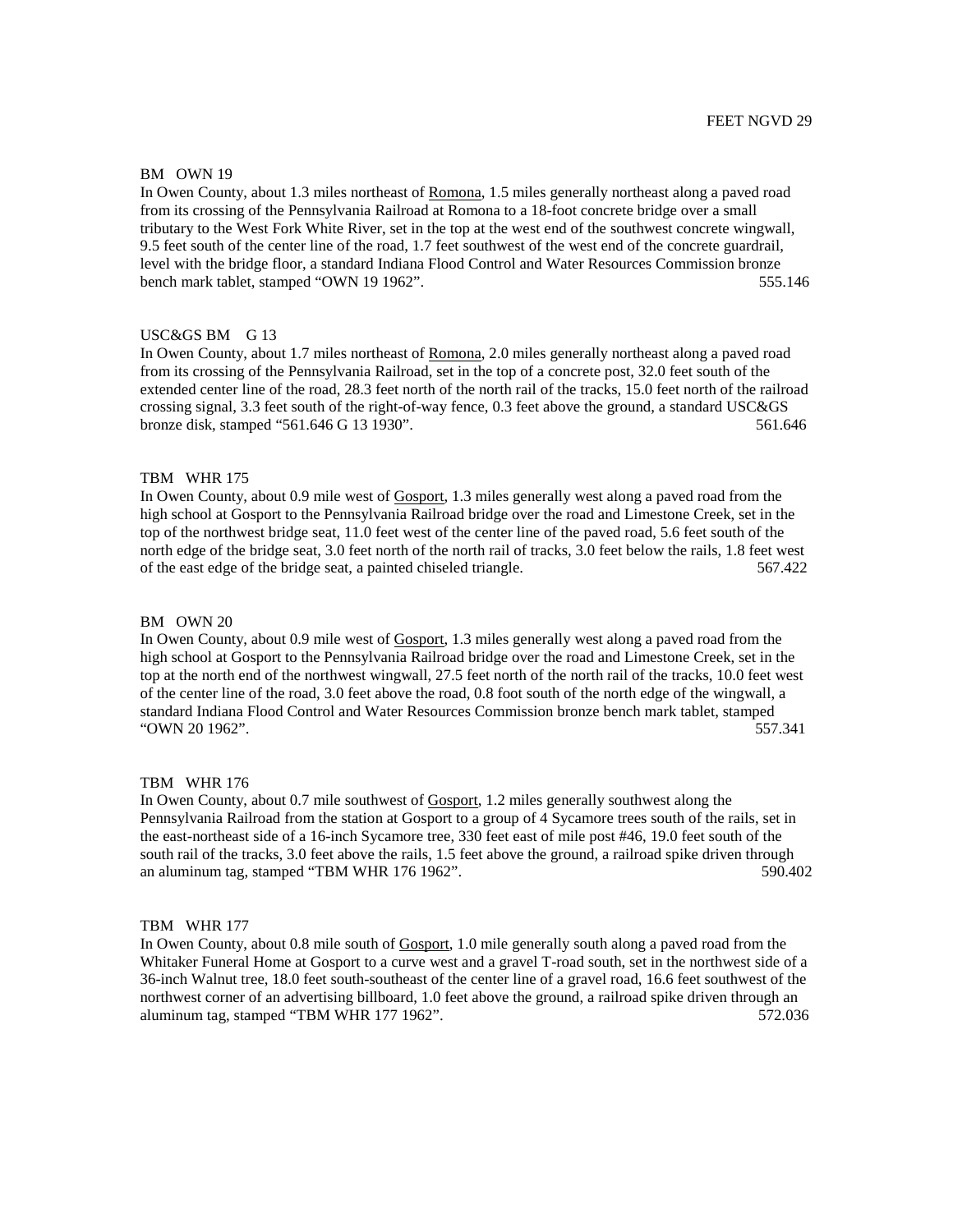# USGS TBM

In Owen County, about 1.3 miles southwest of Gosport, 1.6 miles generally along a paved road from Whitaker Funeral Home at Gosport to a 1-span steel truss bridge over the West Fork White River, set in the top of the southwest bridge seat, 10.0 feet northwest of the center line of the bridge, 3.8 feet below the bridge floor, 0.5 foot southwest of the northeast edge of the bridge seat, a painted chiseled square. 566.094

# BM OWN 21

In Owen County, about 1.3 miles southwest of Gosport, 1.6 miles generally southwest along a paved road from the Whitaker Funeral Home at Gosport to a 1-span steel truss bridge over the West Fork White River, set in the top at the north end of the northeast bridge seat, 10.0 feet southeast of the center line of the road, 4.2 feet below the bridge floor, 0.7 foot northeast of the southwest face of the bridge seat, a standard Indiana Flood Control and Water Resources Commission bronze bench mark tablet, stamped "OWN 21 1962". 565.680

# BM OWN 22

In Owen County, about 0.8 mile south of Gosport, 0.25 mile east along a paved road from the school at Gosport to a north-south crossroad, thence 0.9 mile generally south to a right angle turn west at a gravel Troad south, thence 0.6 mile south and east to a turn in the road northeast, set in the top of a concrete post in the northwest quarter of the turn, 46.5 feet north of east-west tangent of the turn, 29.5 feet west of the north-south tangent of the turn, 0.1 foot above the ground, a standard Indiana Flood Control and Water Resources Commission bronze bench mark tablet, stamped "OWN 22 1962". 554.409

### USGS UE

In Monroe County, about 0.6 mile south of Gosport, 0.8 mile generally south along the Chicago, Indianapolis and Louisville Railroad from its crossing with a paved road in Gosport to a 500-foot steel trestle bridge over the West Fork White River, set in the top at the southeast end of the southeast stone abutment, 9.5 feet east of the east rail, 1.5 feet below the rails, 0.3 foot west of the east corner of the east stone abutment, a chiseled cross. 574.281

#### BM OWN 23

In Owen County, about 0.7 mile south of Gosport, 0.8 mile generally south along the Chicago, Indianapolis and Louisville Railroad from its crossing with a paved road at Gosport to a 500-foot steel trestle bridge over the West Fork White River, set in the top at the northwest end of the west stone bridge seat, 8.0 feet below the rails, 3.3 feet southwest of the southwest rail, 2.5 feet northwest of the southeast face of the west bridge seat, a standard Indiana Flood Control and Water Resources Commission bronze bench mark tablet, stamped "OWN 23 1962". 567.842

### TBM WHR 178

In Owen County, about 0.4 mile south of Gosport, 0.4 mile south along the Chicago, Indianapolis and Louisville Railroad from its station at Gosport to a 15 X 15-foot concrete tower for pump housing, set in the top of the concrete tower, 44.4 feet west-northwest of the west-northwest rail, 1.3 feet north-northeast of the south-southwest edge of the tower, 1.0 foot east-southeast of the west-northwest edge of the tower, a painted chiseled triangle. 570.636